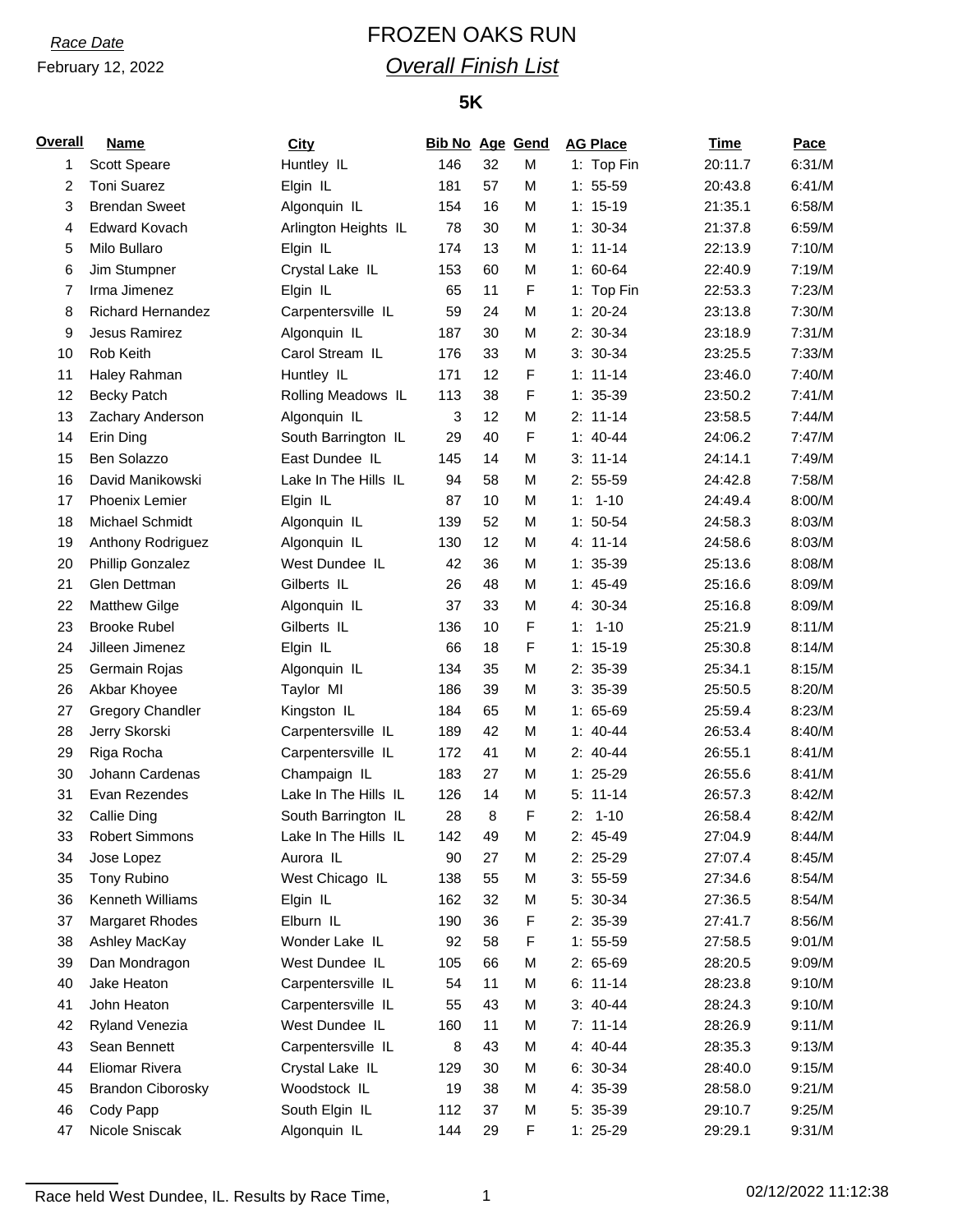# *Race Date* FROZEN OAKS RUN *Overall Finish List*

## **5K**

| <b>Overall</b> | <b>Name</b>                  | City                 | <b>Bib No Age Gend</b> |    |             | <b>AG Place</b> | <b>Time</b> | Pace    |
|----------------|------------------------------|----------------------|------------------------|----|-------------|-----------------|-------------|---------|
| 48             | Carey Young                  | Elgin IL             | 166                    | 43 | F           | $2: 40-44$      | 29:30.4     | 9:31/M  |
| 49             | Dave Estell                  | Carpentersville IL   | 179                    | 59 | M           | 4: 55-59        | 29:31.5     | 9:31/M  |
| 50             | Margaret Flynn               | Chicago IL           | 188                    | 37 | F           | $3: 35-39$      | 29:49.9     | 9:37/M  |
| 51             | Allison Rezendes             | Lake In The Hills IL | 125                    | 41 | F           | $3:40-44$       | 29:59.4     | 9:40/M  |
| 52             | Carrie Lawlor                | Gilberts IL          | 84                     | 45 | F           | $1: 45-49$      | 30:01.9     | 9:41/M  |
| 53             | <b>Ashley Farmer</b>         | Lake In The Hills IL | 32                     | 37 | $\mathsf F$ | 4: 35-39        | 30:04.2     | 9:42/M  |
| 54             | Joshua Meyer                 | Carpentersville IL   | 102                    | 40 | M           | 5: 40-44        | 30:07.2     | 9:43/M  |
| 55             | Meralia Gomez                | Carpentersville IL   | 41                     | 19 | F           | $2: 15-19$      | 30:10.7     | 9:44/M  |
| 56             | Patrick Lamothe              | Gilberts IL          | 81                     | 43 | M           | $6: 40-44$      | 30:11.0     | 9:44/M  |
| 57             | Hayden Haegele               | Gilberts IL          | 50                     | 10 | F           | $1 - 10$<br>3.  | 30:22.1     | 9:48/M  |
| 58             | Josiah Perez                 | Gilberts IL          | 115                    | 15 | M           | $2: 15-19$      | 30:37.3     | 9:53/M  |
| 59             | Jose Perez                   | Gilberts IL          | 114                    | 36 | М           | $6: 35-39$      | 30:41.2     | 9:54/M  |
| 60             | Kevin Thompson               | Gilberts IL          | 156                    | 60 | М           | $2: 60-64$      | 30:42.6     | 9:54/M  |
| 61             | Patty Zieleniewski           | Carpentersville IL   | 167                    | 44 | F           | $4: 40 - 44$    | 30:52.0     | 9:57/M  |
| 62             | <b>Crystal Bennett</b>       | Carpentersville IL   | 7                      | 39 | F           | 5: 35-39        | 30:54.7     | 9:58/M  |
| 63             | James Haegele                | Gilberts IL          | 51                     | 45 | М           | $3: 45-49$      | 30:59.7     | 10:00/M |
| 64             | <b>Wendy Coor</b>            | Carol Stream IL      | 22                     | 55 | F           | $2: 55-59$      | 31:00.0     | 10:00/M |
| 65             | <b>Wayne Carlstedt</b>       | Elgin IL             | 16                     | 55 | M           | 5: 55-59        | 31:38.9     | 10:13/M |
| 66             | Nicholas Smith               | Sleepy Hollow IL     | 143                    | 37 | M           | $7: 35-39$      | 31:48.1     | 10:16/M |
| 67             | Sara O'Toole                 | Lake In The Hills IL | 111                    | 32 | F           | $1: 30-34$      | 31:49.0     | 10:16/M |
| 68             | Melina Garcia                | Algonquin IL         | 36                     | 17 | F           | $3: 15-19$      | 32:08.0     | 10:22/M |
| 69             | Alex Petinaux                | Carpentersville IL   | 116                    | 17 | M           | $3: 15-19$      | 32:08.3     | 10:22/M |
| 70             | <b>Christopher Lentz</b>     | Plainfield IL        | 88                     | 35 | M           | 8: 35-39        | 32:21.8     | 10:26/M |
| 71             | <b>Emily Holtz</b>           | Algonquin IL         | 62                     | 37 | F           | $6: 35-39$      | 32:34.2     | 10:30/M |
| 72             | Devin McCrate                | West Dundee IL       | 101                    | 47 | M           | 4: 45-49        | 32:38.5     | 10:32/M |
| 73             | <b>Connor McCrate</b>        | West Dundee IL       | 100                    | 13 | M           | $8: 11-14$      | 32:38.8     | 10:32/M |
| 74             | <b>Cheryl Murray</b>         | Carpentersville IL   | 108                    | 47 | $\mathsf F$ | 2: 45-49        | 32:39.1     | 10:32/M |
| 75             | Juan Diaz                    | Carpentersville IL   | 27                     | 35 | М           | $9: 35-39$      | 32:57.5     | 10:38/M |
| 76             | Ashley Zozokos               | Fox River Grove IL   | 170                    | 30 | F           | 2: 30-34        | 33:09.2     | 10:42/M |
| 77             | Ava Haegele                  | Gilberts IL          | 49                     | 14 | F           | $2: 11-14$      | 33:26.8     | 10:47/M |
| 78             | Cedric Busse                 | Carpentersville IL   | 14                     | 45 | M           | 5: 45-49        | 33:31.5     | 10:49/M |
| 79             | Javier Mainieri              | Urbana IL            | 180                    | 29 | M           | $3:25-29$       | 33:53.0     | 10:56/M |
| 80             | Sam Willis                   | Crystal Lake IL      | 163                    | 45 | М           | $6: 45-49$      | 33:56.0     | 10:57/M |
| 81             | Darian Lawlor                | Gilberts IL          | 85                     | 20 | М           | 2: 20-24        | 33:58.0     | 10:57/M |
| 82             | Tracy Jorgenson              | South Elgin IL       | 70                     | 43 | F           | 5: 40-44        | 34:07.7     | 11:01/M |
| 83             | Maria Reyes Anaya            | Carpentersville IL   | 122                    | 37 | F           | 7: 35-39        | 34:15.8     | 11:03/M |
| 84             | <b>Andres Mateo Martinez</b> | Carpentersvilld IL   | 99                     | 45 | М           | 7: 45-49        | 34:16.0     | 11:03/M |
| 85             | Michael Marciniec            | Carpentersville IL   | 95                     | 46 | M           | 8: 45-49        | 34:18.3     | 11:04/M |
| 86             | Marco Lopez Tapia            | Carpentersville IL   | 173                    | 61 | М           | $3: 60-64$      | 34:21.5     | 11:05/M |
| 87             | Nicolas Spontella            | Gilberts IL          | 148                    | 45 | М           | 9: 45-49        | 34:30.4     | 11:08/M |
| 88             | Nicole Delongchamp           | Algonquin IL         | 25                     | 12 | F           | $3: 11-14$      | 34:39.8     | 11:11/M |
| 89             | Julie Venezia                | West Dundee IL       | 159                    | 39 | F           | $8:35-39$       | 34:48.7     | 11:14/M |
| 90             | Iwona Chrzastowska           | West Dundee IL       | 18                     | 52 | F           | $1: 50-54$      | 35:24.9     | 11:25/M |
| 91             | Catherine Bromund            | Carpentersville IL   | 11                     | 62 | F           | $1: 60-64$      | 35:37.5     | 11:30/M |
| 92             | Brady Delongchamp            | Algonquin IL         | 24                     | 14 | М           | $9: 11-14$      | 35:51.3     | 11:34/M |
| 93             | Roland J. Larsen             | Sleepy Hollow IL     | 82                     | 32 | М           | 7: 30-34        | 36:13.4     | 11:41/M |
| 94             | Annie Johnson                | West Dundee IL       | 67                     | 43 | F           | $6: 40-44$      | 36:43.8     | 11:51/M |
|                |                              |                      |                        |    |             |                 |             |         |

Race held West Dundee, IL. Results by Race Time, 2 02/12/2022 11:12:40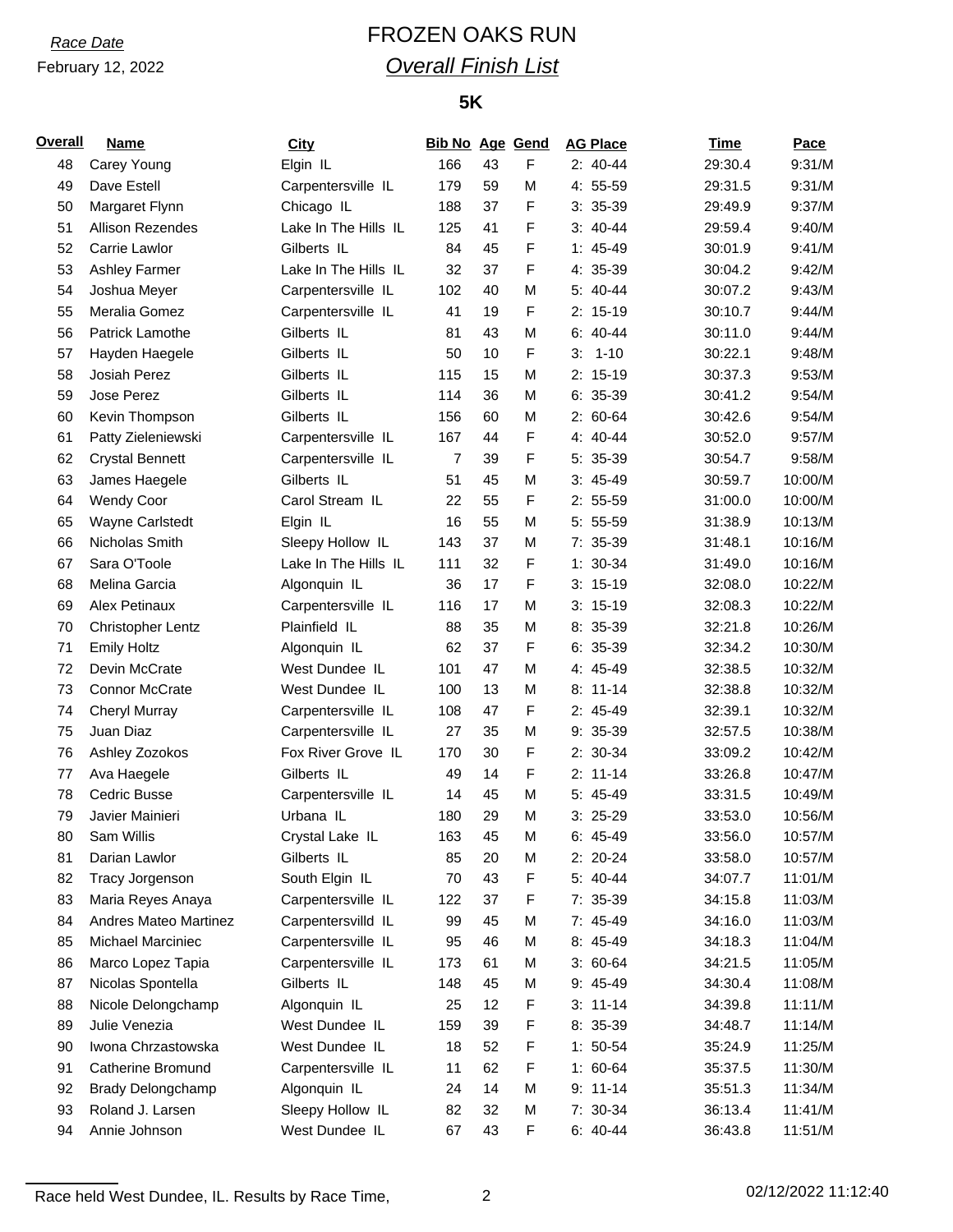# *Race Date* FROZEN OAKS RUN *Overall Finish List*

## **5K**

| <b>Overall</b> | <b>Name</b>                | City                 | <b>Bib No Age Gend</b> |    |   | <b>AG Place</b> | Time    | Pace    |
|----------------|----------------------------|----------------------|------------------------|----|---|-----------------|---------|---------|
| 95             | Jacob Rehr                 | Huntley IL           | 120                    | 18 | м | $4: 15-19$      | 36:51.8 | 11:54/M |
| 96             | Janice Hanson              | Algonquin IL         | 53                     | 62 | F | $2: 60-64$      | 37:09.1 | 11:59/M |
| 97             | Diane Freutel              | Lake In The Hills IL | 34                     | 68 | F | $1: 65-69$      | 37:18.7 | 12:02/M |
| 98             | <b>Mark Swetz</b>          | West Dundee IL       | 155                    | 61 | M | 4: 60-64        | 37:23.9 | 12:04/M |
| 99             | Susan Rubel                | Gilberts IL          | 137                    | 35 | F | 9: 35-39        | 37:31.3 | 12:06/M |
| 100            | Pedro Marrero              | East Dundee IL       | 96                     | 39 | M | 10: 35-39       | 37:31.5 | 12:06/M |
| 101            | Luke Halminiak             | Hoffman Estates IL   | 178                    | 50 | м | $2: 50-54$      | 37:40.7 | 12:09/M |
| 102            | Jill Rodriguez             | Algonquin IL         | 131                    | 41 | F | $7:40-44$       | 37:47.8 | 12:12/M |
| 103            | <b>Brian Lawlor</b>        | West Dundee IL       | 83                     | 44 | M | $7: 40-44$      | 37:56.6 | 12:14/M |
| 104            | Megan Wittig               | Algonquin IL         | 164                    | 44 | F | 8: 40-44        | 37:58.9 | 12:15/M |
| 105            | <b>Kris Grasse</b>         | Algonquin IL         | 46                     | 50 | F | $2: 50-54$      | 38:05.0 | 12:17/M |
| 106            | Michelle Kilbourne         | Carpentersville IL   | 77                     | 56 | F | $3: 55-59$      | 38:05.3 | 12:17/M |
| 107            | Chad Reynolds              | Sycamore IL          | 124                    | 50 | M | $3: 50-54$      | 38:32.7 | 12:26/M |
| 108            | <b>Andrew Rhodes</b>       | Hanover Park IL      | 128                    | 15 | M | $5: 15-19$      | 38:58.6 | 12:34/M |
| 109            | Rico Habacuc               | West Dundee IL       | 48                     | 33 | м | 8: 30-34        | 39:14.3 | 12:39/M |
| 110            | Kayla Rezendes             | Lake In The Hills IL | 127                    | 11 | F | 4: 11-14        | 39:14.6 | 12:40/M |
| 111            | <b>Charlotte Farmer</b>    | Lake In The Hills IL | 33                     | 10 | F | $4: 1 - 10$     | 39:16.5 | 12:40/M |
| 112            | Susan Schmidt              | West Dundee IL       | 140                    | 63 | F | $3: 60-64$      | 39:36.3 | 12:47/M |
| 113            | <b>Charlotte Hebert</b>    | Algonquin IL         | 56                     | 31 | F | $3: 30-34$      | 40:22.9 | 13:02/M |
| 114            | Donald Rotor               | Hanover Park IL      | 135                    | 70 | M | $1: 70-74$      | 40:23.2 | 13:02/M |
| 115            | Lisa Bucholc               | West Dundee IL       | 12                     | 55 | F | 4: 55-59        | 40:43.9 | 13:08/M |
| 116            | Reid Voght                 | Elgin IL             | 161                    | 70 | M | $2: 70-74$      | 41:09.6 | 13:17/M |
| 117            | John Werner                | Elgin IL             | 182                    | 64 | м | $5:60-64$       | 41:13.9 | 13:18/M |
| 118            | Alice Henry                | Hoffman Estates IL   | 57                     | 54 | F | $3: 50-54$      | 42:03.5 | 13:34/M |
| 119            | Melissa Hernandez          | Elgin IL             | 58                     | 50 | F | 4: 50-54        | 42:13.6 | 13:37/M |
| 120            | Helena Kedrok              | Cary IL              | 74                     | 42 | F | $9: 40 - 44$    | 42:20.4 | 13:39/M |
| 121            | David Williams             | Carpentersville IL   | 175                    | 63 | M | $6: 60-64$      | 42:30.1 | 13:43/M |
| 122            | Christian Rodriguez        | Carpentersville IL   | 132                    | 11 | M | 10: 11-14       | 42:43.9 | 13:47/M |
| 123            | Olivia Rodriguez           | Carpentersville IL   | 133                    | 13 | F | $5: 11-14$      | 42:45.3 | 13:48/M |
| 124            | Craig Rehr                 | Huntley IL           | 119                    | 49 | M | 10: 45-49       | 42:51.1 | 13:49/M |
| 125            | Kathy Janikowski           | Sleepy Hollow IL     | 64                     | 52 | F | 5: 50-54        | 42:52.9 | 13:50/M |
| 126            | Debra Krumsee              | Sleepy Hollow IL     | 80                     | 51 | F | $6: 50-54$      | 42:53.2 | 13:50/M |
| 127            | Julie Haegele              | Gilberts IL          | 52                     | 43 | F | $10: 40 - 44$   | 43:23.4 | 14:00/M |
| 128            | Allison Morler             | Gilberts IL          | 106                    | 41 | F | 11: 40-44       | 43:39.8 | 14:05/M |
| 129            | <b>Stacy Shaffer</b>       | Crystal Lake IL      | 141                    | 51 | F | 7: 50-54        | 43:40.1 | 14:05/M |
| 130            | Kimberly Garcia            | West Dundee IL       | 35                     | 47 | F | $3:45-49$       | 43:56.1 | 14:10/M |
| 131            | Abbie Stout                | Elgin IL             | 149                    | 19 | F | 4: 15-19        | 43:57.7 | 14:11/M |
| 132            | Susan Beech                | Algonquin IL         | 6                      | 55 | F | 5: 55-59        | 44:00.6 | 14:12/M |
| 133            | <b>Catherine Charleton</b> | West Dundee IL       | 17                     | 34 | F | 4: 30-34        | 44:17.8 | 14:17/M |
| 134            | Frank Jr. Grabos           | West Dundee IL       | 44                     | 10 | M | $2: 1-10$       | 44:18.0 | 14:17/M |
| 135            | Rachel Bucholc             | West Dundee IL       | 13                     | 22 | F | $1: 20 - 24$    | 44:22.2 | 14:19/M |
| 136            | <b>Frank Grabos</b>        | West Dundee IL       | 43                     | 61 | М | 7: 60-64        | 44:26.4 | 14:20/M |
| 137            | <b>Crystal Greco</b>       | West Dundee IL       | 47                     | 35 | F | 10: 35-39       | 44:55.6 | 14:30/M |
| 138            | John Lawlor                | Gilberts IL          | 86                     | 47 | М | 11: 45-49       | 45:05.4 | 14:33/M |
| 139            | Robin Busse                | Carpentersville IL   | 15                     | 46 | F | 4: 45-49        | 45:09.4 | 14:34/M |
| 140            | <b>William Mueller</b>     | Carpentersville IL   | 107                    | 55 | M | $6: 55-59$      | 45:14.3 | 14:36/M |
| 141            | Michael Kilbourne          | Carpentersville IL   | 76                     | 57 | M | 7: 55-59        | 45:32.6 | 14:41/M |
|                |                            |                      |                        |    |   |                 |         |         |

Race held West Dundee, IL. Results by Race Time,  $\frac{3}{2}$  and  $\frac{2}{12}$  02/12/2022 11:12:41